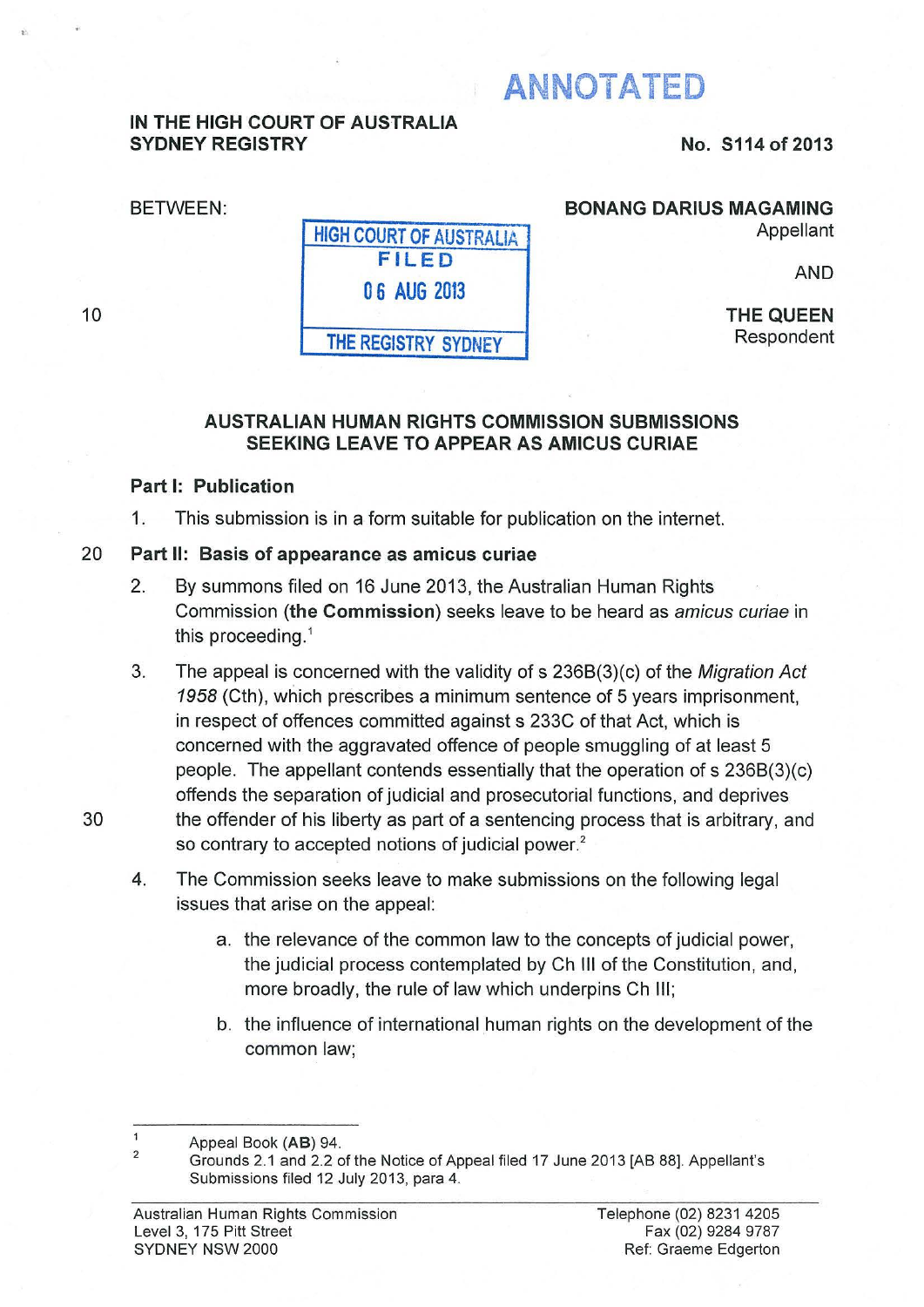- c. the content of international human rights as they relate to mandatory minimum sentencing regimes; and
- d. the relevance of international human rights, as they relate to mandatory minimum sentencing regimes, to the concepts of judicial power, proper judicial process, and the rule of law.
- 5. The Commission does not seek to be heard in support of any particular party.

#### **Part Ill: Why leave to appear as amicus curiae should be granted**

- 6. Leave to appear as amicus curiae should be granted to the Commission in the exercise of the Court's discretion on the basis that the Commission is 10 willing to offer submissions on law that will assist the Court in a way in which it would not otherwise have been assisted. $3$  This is demonstrated by the following factors.
- 7. First, the Commission is an independent body established by the Australian Human Rights Commission Act 1986 (Cth) **(AHRC Act),** which has the statutory function of intervening in legal proceedings that involve human rights issues, where the Commission considers it appropriate to do so and with the leave of the court hearing the proceeding, subject to any conditions imposed by the court.<sup>4</sup> The term "human rights" is defined in s 3 of the AHRC Act to include the rights and freedoms recognised in the 1966 20 International Covenant on Civil and Political Rights **(ICCPR)**,<sup>5</sup> as the ICCPR applies to Australia, and which Covenant appears as Schedule 2 to the Act.
	- 8. Secondly, the Commission has expertise in relation to: (a) the interpretation and application of Australia's international human rights obligations, including those arising under the ICCPR; and (b) the operation of the mandatory minimum sentencing provisions in the Migration Act and in State and Territory legislation, as set out in the affidavit of Professor Gillian Triggs sworn 26 June 2013 at paragraphs 11 to 19.
- 9. Thirdly, the Commission was granted leave to appear as amicus curiae in the Court of Appeal which considered that the submissions of the Commission 30 "threw a valuable and fundamental perspective on the debate",<sup>6</sup> and

<sup>3</sup>  See Levy v State of Victoria (1997) 189 CLR 579 at 604 (Brennan CJ).

<sup>4</sup>  Section 11(1)(o) of the AHRC Act. The form of appearance proposed is the filing of written submissions (Affidavit of Gillian Triggs, sworn 26 June 2013, para 3 [AB 96]) on the issues outlined in paragraph 23 of that affidavit [AB 99], and otherwise the making of oral submissions if, and to the extent that, this Court considers that it may be of assistance.

<sup>5</sup>  ICCPR, opened for signature 16 December 1966, [1980] ATS 23 (entered into force generally 23 March 1976, except Article 41, which came into force generally on 28 March 1979; entered into force for Australia 13 November 1980, except Article 41, which came into force for Australia on 28 January 1993).

<sup>6</sup>  Karim v R [2013] NSWCCA 23 at [38] (per Allsop P) [AB 46-47].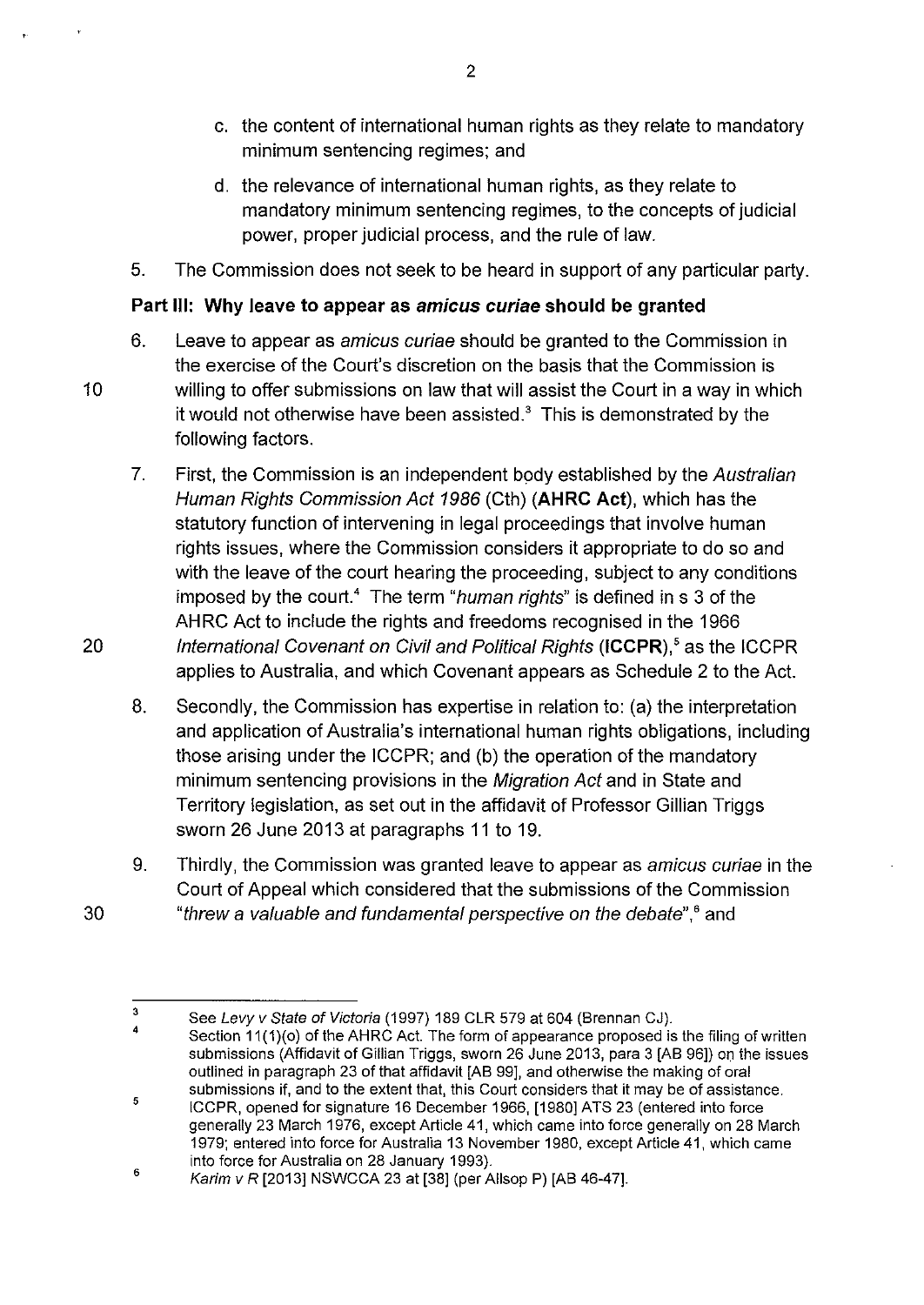"developed aspects of the Constitutional and international framework not developed *by* [the appellant below]". *<sup>7</sup>*

- 10. Fourthly, the grounds of appeal are concerned essentially with the nature of judicial power and proper judicial process, and, as developed in the submissions of the appellant filed 12 July 2013, the operation of the rule of law in prohibiting arbitrary or capricious detention (paragraph 4(a)). These grounds implicate fundamental human rights: namely, the prohibition on cruel, inhuman or degrading treatment or punishment (recognised in article 7 of the ICCPR); the prohibition on arbitrary detention (recognised in article 10 9(1) of the ICCPR); and the guarantee of a fair hearing (recognised in article 14(1) of the ICCPR).
- 11. The submissions of the appellant do not address the impact of international human rights principles on the sentencing exercise prescribed by s 236B(3)(c), in its application to a person convicted of an offence against s 233C of the Migration Act. In that context, the Commission may assist the Court in providing a perspective not offered by other parties, and thereby contribute to the Court's reaching an informed decision. As developed in these submissions below, international human rights jurisprudence is relevant insofar as it impacts on the development of the common law which, 20 in turn, informs the concepts of judicial power, proper judicial process and the rule of law.
	- 12. Finally, it is submitted that any cost to the parties and/or delay consequent upon the grant of leave to hear the Commission would not be disproportionate to the assistance that is proffered.<sup>8</sup>

#### **Part IV: Applicable provisions**

13. The Commission adopts the appellant's statement of applicable legislation.

#### **Part V: Issues addressed**

- 14. For the reasons developed below, the Commission makes the following submissions:
	- a. First, the common law provides content to the concepts of a fair trial and proper judicial process being aspects of the rule of law, which are protected by implication by Ch Ill of the Constitution. The precise content of those concepts will change over time in line with contemporary values and standards.
	- b. Secondly, international human rights are an important and a legitimate influence on the development of the common law.
	- c. Thirdly, international human rights jurisprudence suggests that a sentencing process that does not allow the court to give proper effect

30

7 6

Karim v R  $[2013]$  NSWCCA 23 at  $[39]$  (per Allsop P)  $[AB 47]$ .

See Levy v State of Victoria (1997) 189 CLR 579 at 605 (Brennan CJ).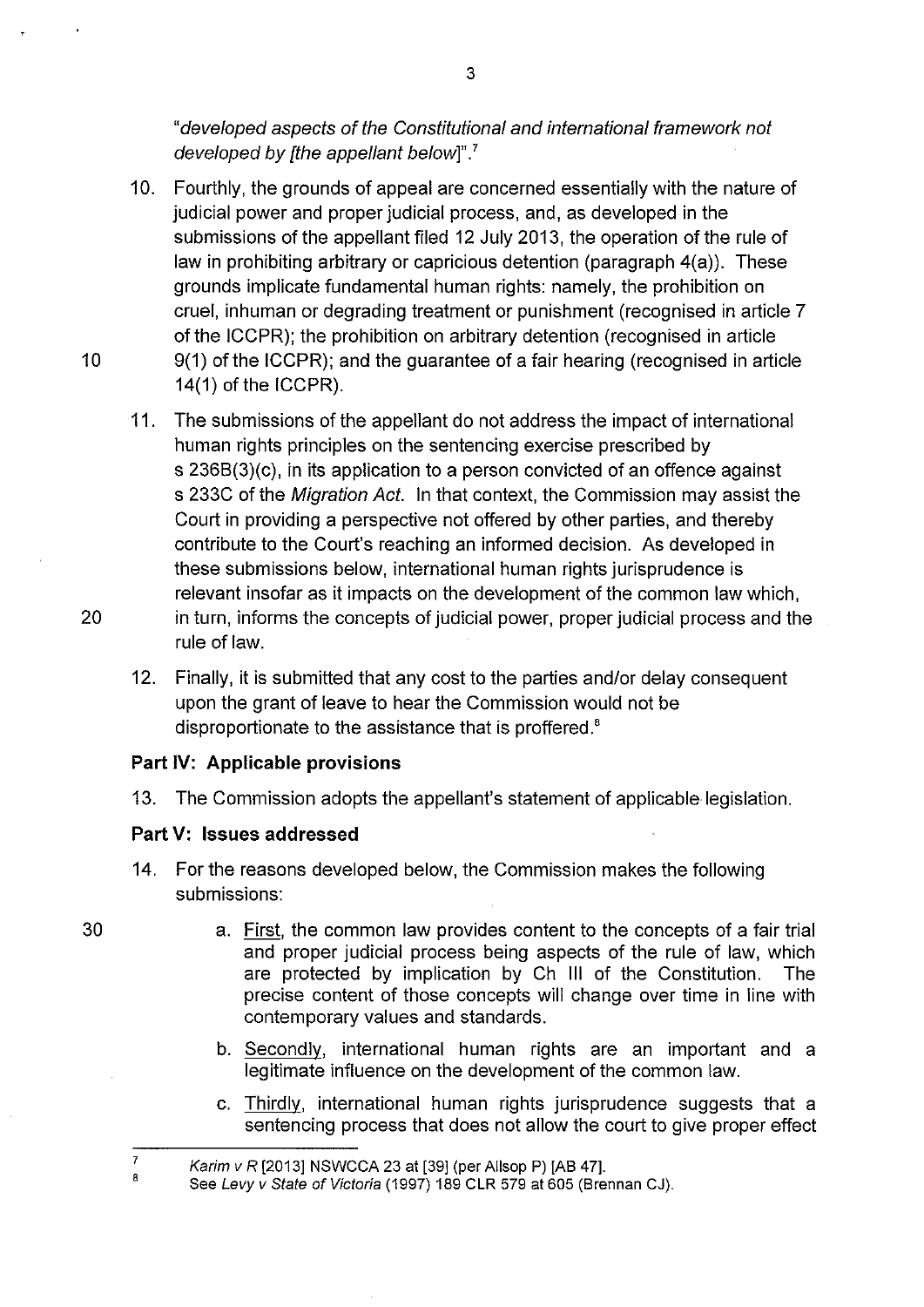to the individual circumstances of the offence and the offender in determining an appropriate sentence will not constitute a fair trial or proper judicial process.

15. In so submitting, the Commission does not suggest that the imposition of a mandatory minimum sentence will inevitably give rise to a disproportionate outcome, contrary to international human rights. However, such a sentencing process is an anathema to fundamental human rights where it gives rise to the potential for disproportionate outcomes in a context where what is mandated is the loss of liberty.

# 10 **(a) Relevance of common law to constitutional interpretation**

- 16. The fundamental principles that determine proper judicial process consistent with the character of the court and the nature and extent of judicial power are drawn from the common law. These principles include equality before the law and a fair trial according to law by a court that is both independent and impartial, and is perceived to be so.<sup>9</sup> These principles are aspects of the rule of law. <sup>10</sup>
- 17. The separation of the judicial function from the other functions of government advances two constitutional objectives: (i) the guarantee of liberty; and, to that end, (ii) the real and perceived independence and impartiality of Ch Ill 20 courts.<sup>11</sup> It has long been held that, by implication, s 71, when read with ss 1 and 61 of the Constitution, prohibits the Parliament of the Commonwealth from exercising the judicial power of the Commonwealth.<sup>12</sup> It is this constitutional separation of functions with which we are concerned.

Bass v Permanent Trustee Co Ltd (1999) 198 CLR 334 at [56] (Gleeson CJ, Gaudron, McHugh, Gummow, Hayne and Callinan JJ); Nicholas v R (1998) 193 CLR 173 at 208-209 (Gaudron J). See Karim v R [2013] NSWCCA 23 at [111] (per Allsop P) [AB 75].

<sup>10</sup>  Green v R (2011) 244 CLR 462 at [28] (French CJ) (equal justice); Rowe v Electoral Commissioner (2010) 243 CLR 1 at [457] (Kiefel J) (proportionality, in the context of judicial review of legislation for constitutional validity); Momcilovic v The Queen (2011) 245 CLR 1 at [22] (French CJ) (proportionality, in the context of determining whether a limit on a human right is 'reasonable'); [382] (Heydon J) (the protection of human rights is commonly thought to be closely connected to the rule of law); [556], [564], [563] (Grennan and Kiefel JJ) (the Constitution does not contain express guarantees to establish individual rights; this was left to the rule of law). The preamble to the post-war 1948 Universal Declaration of Human Rights provides that "human rights should be protected by the rule of law". See also Engel v The Netherlands (No 1) (1976) 1 EHRR 647 at 672; [1976] ECHR 3 at [69] (lawful detention); Golder v United Kingdom (1975) 1 EHRR 524 at 589; [1975] ECHR 1 at [34] (fair hearing).

<sup>11</sup>  Wilson v Minister for Aboriginal and Torres Strait Islander Affairs (1996) 189 CLR 1 at 11 (Brennan CJ, Dawson, Toohey, McHugh and Gummow JJ). See also R v Quinn; Ex parte Consolidated Foods Corporation (1977) 138 CLR 1 at 11 (Jacobs J); Attorney-General (Cth) v Breckler(1999) 197 CLR 83 at 109 [40] (Gleeson CJ, Gaudron, McHugh, Gummow, Hayne and Callinan JJ), where the determination of criminal guilt is viewed as one of the basic rights necessarily protected and enforced by the judicial branch of government.

<sup>12</sup>  See, for example, Huddart Parker & Co Pty Ltd v Moorehead (1909) 8 CLR 330; Waterside Workers' Federation of Australia v JW Alexander Ltd (1918) 25 CLR 434; Victorian Stevedoring & General Contracting Co Pty Ltd and Meakes v Dignan (1931) 46 CLR 73 at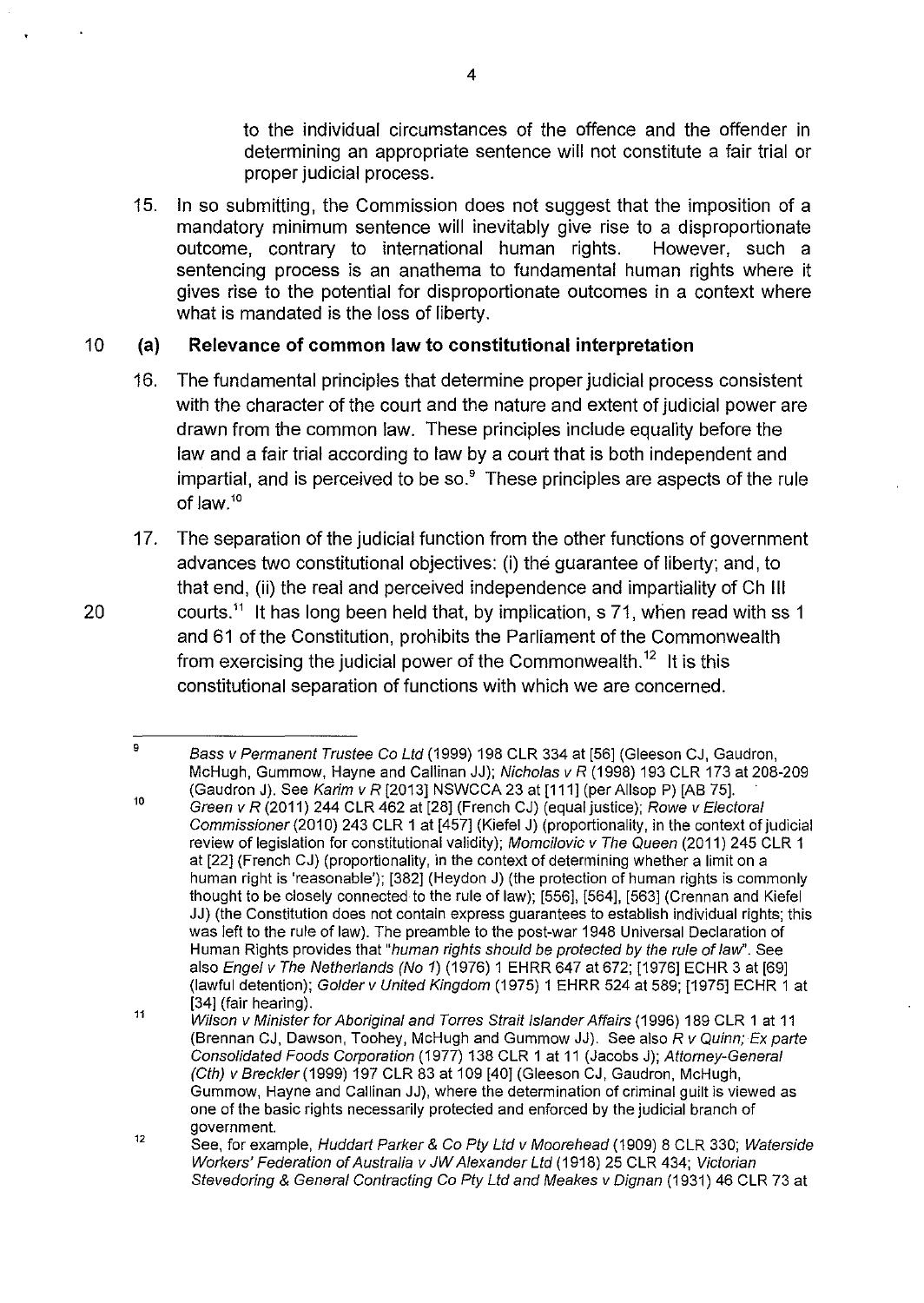- 18. As the court below affirmed,<sup>13</sup> constitutional principles, including those governing the exercise of judicial power, may be interpreted and applied having regard to the changing context of contemporary values.<sup>14</sup> This, in turn, includes international values or standards as reflected in the common law. This is not to suggest that the Constitution must be read to conform to. or so far as possible with, the rules of international law.<sup>15</sup> Rather, later generations may, as a consequence of political, social or economic developments both within and outside Australia, deduce propositions from the words of the Constitution that earlier generations did not perceive.<sup>16</sup> The 10 denotation of those words is not fixed.<sup>17</sup>
	- 19. This was explained by McHugh J in Al-Kateb v Godwin as follows:<sup>18</sup>

No doubt from time to time the making or existence of (say) a[n international] Convention or its consequences may constitute a general political, social or economic development that helps to elucidate the meaning of a constitutional head of power. But that is different from using the rules in that Convention to control the meaning of a constitutional head of power.

20. Chief Justice Gleeson in Roach v Electoral Commissioner held that "changed historical circumstances" include "legislative history".<sup>19</sup> Those circumstances 20 were constitutionally relevant in interpreting the requirement in ss 7 and 24 of the Constitution that the senators and members of the House of Representatives be "directly chosen by the people" of the State or the Commonwealth respectively. They indicated a constitutional protection of

<sup>97</sup> and 98 (Dixon J); The Queen v Davison (1954) 90 CLR 353 at 364-365 (Dixon CJ and McTiernan J), 380-381 (Kitto J); R v. Kirby; Ex parte Boilermakers' Society of Australia (1956) 94 CLR 254 at 270 (Dixon CJ, McTiernan, Fullagar and Kitto JJ); R v Humby; Ex parte Rooney (1973) 129 CLR 231 at 249-50 (Mason J); Chu Kheng Lim v Minister for Immigration (1992) 176 CLR 1 at 26 (Brennan, Deane and Dawson JJ), 54-55 (Gaudron J), 66 (McHugh J).

<sup>13</sup>  14 Karim v R [2013] NSWCCA 23 at [108]-[109] (per Allsop P) [AB 74-75].

Victoria v Commonwealth (1971) 122 CLR 353 at 396-397 (Windeyer J); Cheatle v The Queen (1993) 177 CLR 541 at 549, 552 and 560-561; Singh v Commonwealth (2004) 222 CLR 322 at 335 [18], 340 [27] (Gleeson CJ), at 385 [159]-[160] (Gummow, Hayne and Heydon JJ), at 413 [249] (Kirby J); Roach v Electoral Commissioner (2007) 233 CLR 162 at [6]-[7] (Gleeson CJ).

<sup>15</sup>  AI-Kateb v Godwin (2004) 219 CLR 562 at 592-594 [69] and [71] (McHugh J).

<sup>16</sup>  17 AI-Kateb v Godwin (2004) 219 CLR 562 at 593 [69] (McHugh J).

Victoria v Commonwealth (1971) 122 CLR 353 at 399 (Windeyer J); Singh v Commonwealth (2004) 222 CLR 322 at 413 [249] (Kirby J).

<sup>18</sup>  AI-Kateb v Godwin (2004) 219 CLR 562 at 593-594 [71] (McHugh J). One example of this practice, cited by McHugh J in AI-Kateb at [72] is Lawrence v Texas 539 US 558 (2003). For other more recent examples of such practice by the US Supreme Court, see Graham v Florida 560 US\_ (2010); 130 S.Ct. 2011 and Miller v Alabama 567 US\_ (2012); 132 S.Ct. 2455, 183 L.Ed.2d 407 (2012).

<sup>19</sup>  Roach v Electoral Commissioner (2007) 233 CLR 162 at 174 [7] (Gleeson CJ).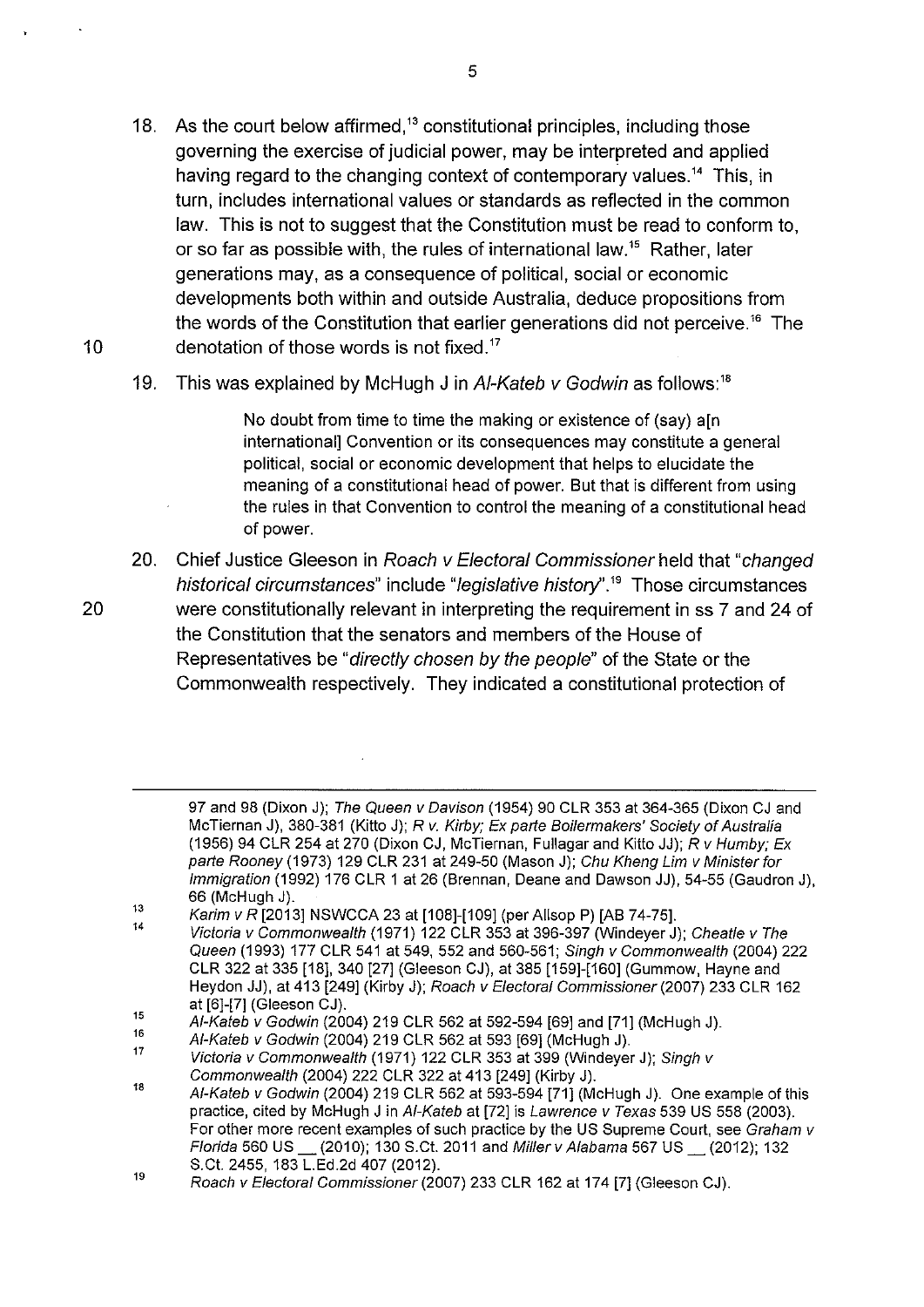universal adult suffrage, notwithstanding that in 1901 those words did not mandate that standard.<sup>20</sup>

21. As Gleeson CJ explained in Singh v Commonwealth:<sup>21</sup>

It is in the nature of a written, federal Constitution that a division of governmental power, necessarily involving limitations upon such power, agreed upon in the past, binds future governments. That the terms of the agreement were to have that future operation is a matter relevant to an understanding of their meaning, but the role of a court is to understand and apply the meaning of the terms, not to alter the agreement.

10 22. Furthermore, in explaining that meaning is always influenced, and sometimes controlled, by context, the Chief Justice held (at [12]) that 'context':

> ... includes the whole of the instrument, its nature and purpose, the time when it was written and came into legal effect, other facts and circumstances, including the state of the law, within the knowledge or contemplation of the framers and legislators who prepared the Constitution or secured its enactment, and developments, over time, in the national **and international** context in which the instrument is to be applied. (emphasis added)

- 23. The Chief Justice concluded (at [18]) that: "Changing times, and new 20 problems, may require the Court to explore the potential inherent in the meaning of the words, applying established techniques of legal interpretation". <sup>22</sup>
	- 24. Equally, in determining whether the Parliament is impermissibly interfering with the character of a court as a Ch Ill court or with the exercise of judicial power, developments in the national and international context may provide meaning to the proper judicial process and function.
- 25. These principles mark the proper limits within which international law is brought to bear upon the interpretation and application of constitutional principles: that is, with a view to determining the validity or otherwise of an 30 exercise of legislative power, rather than giving effect to human rights.

**(b) Relevance of international law to the development of the common law** 

26. Accordingly, in the circumstances outlined above, it is appropriate for the court to have regard to developments in international law in interpreting the meaning of terms in the Constitution and as a legitimate influence upon the common law, notwithstanding that the common law relevantly here

<sup>20</sup>  21 See also Mulholland v Australian Electoral Commissioner (2004) 220 CLR 181 at 261 [232]-[233] (Kirby J).

Singh v Commonwealth (2004) 222 CLR 322 at [6] (Gleeson CJ).

<sup>22</sup>  See also Singh v Commonwealth (2004) 222 CLR 322 at [37] (McHugh J); [249] (Kirby J); cf. Callinan J at [295].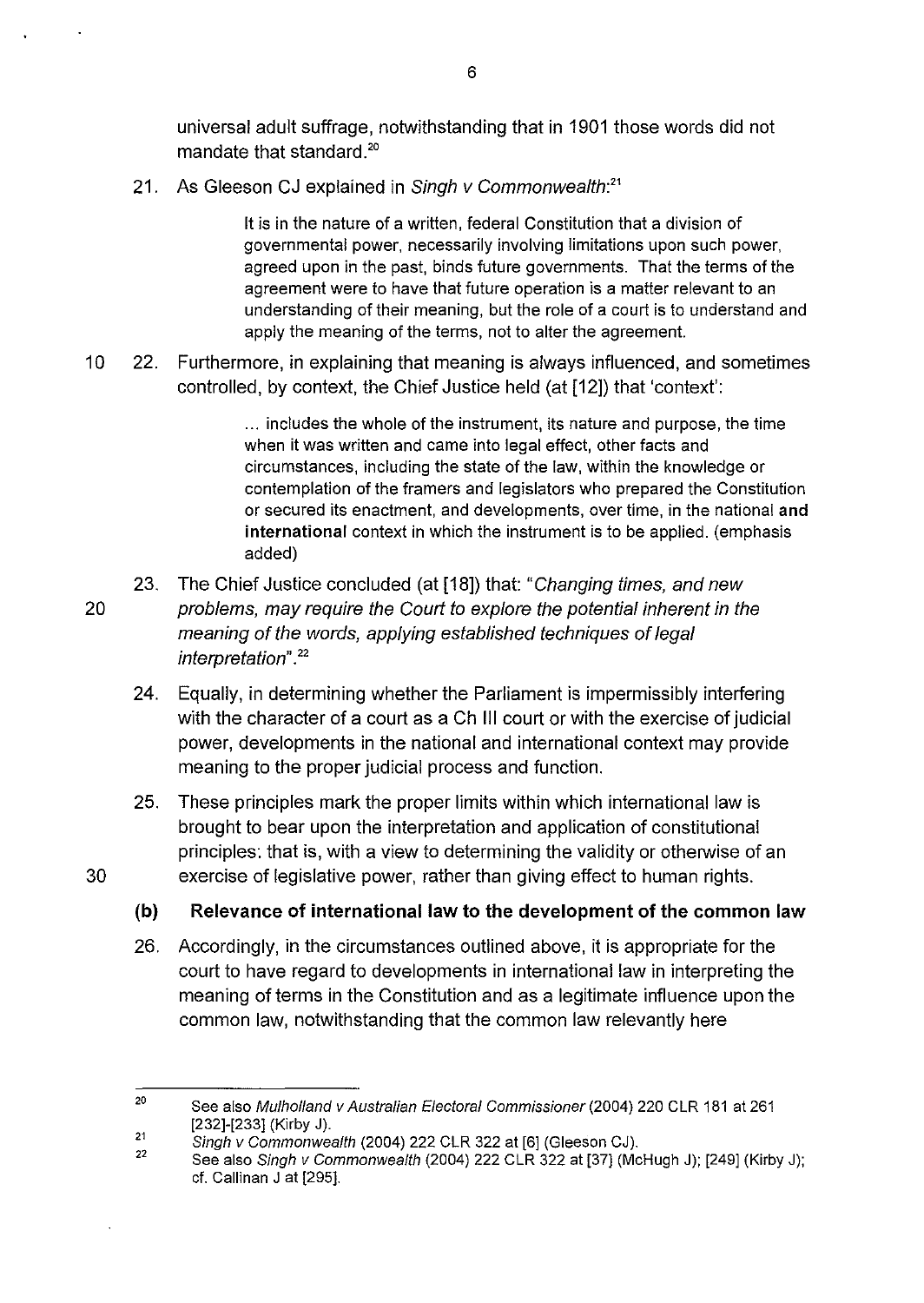determines the content of judicial power and proper judicial process protected by Ch Ill of the Constitution.

27. Thus, it has long been recognised that the development of common law principles is susceptible to the influence of international customary law and treaty obligations.<sup>23</sup> As Brennan J stated in Mabo v Queensland [No 2]:<sup>24</sup>

The expectations of the international community accord in this respect with the contemporary values of the Australian people. The opening up of international remedies to individuals pursuant to Australia's accession to the Optional Protocol to the International Covenant on Civil and Political 10 Rights brings to bear on the common law the powerful influence of the Covenant and the international standards it imports. The common law does not necessarily conform with international law, but international law is a legitimate and important influence on the development of the common law, especially when international law declares the existence of universal human rights.

- 28. In R v Greer, Kirby P stated that the basic rights expressed in the ICCPR are rights that the common law in Australia will ordinarily respect.<sup>25</sup> Those rights are of significance in determining what the common law provides.  $26$
- 29. Recognising the impact of the modern development of human rights on 20 constitutional standards is not unfamiliar to common law countries. In the context of considering the effect of the prohibition on cruel and unusual punishment in the Eighth Amendment to the Constitution to invalidate

<sup>23</sup>  Dietrich v The Queen (1992) 177 CLR 292 at 306-307 (Mason CJ and McHugh J: the approach at international law was similar to that whicb the Australian common law must take); 319-321 (Brennan J: responsibility for keeping common law consonant with contemporary values); 337 (Deane J: trial will be unfair if does not accord with Covenant right); 360 (Toohey J: where the common law is unclear, an international instrument may be used by a court as a guide to that law); 373-374 (Gaudron J: drawing upon comparative law on the question of legal representation); Environment Protection Authority v Caltex Refining Co Pty Ltd (1993) 178 CLR 477 at 499 (Mason CJ and Toohey J).

<sup>24</sup>  Mabo v Queensland [No 2] (1992) 175 CLR 1 at 42 (Brennan J, with whom Mason CJ and McHugh J agreed). His Honour held (at 42) that a common law doctrine founded on unjust discrimination in the enjoyment of civil and political rights demands reconsideration as it is contrary both to international standards and to the fundamental values of the common law to entrench such a discriminatory rule. It has also been said that where the common law is uncertain, the Court should prefer an answer in conformity with international norms: Bellina Shire Council v Ringland (1994) 33 NSWLR 680 at 688E (Gleeson CJ), 699D, 709F (Kirby P). It would be incongruous that Australia should adhere to the Covenant unless Australian courts recognise the entitlements contained therein: Dietrich v The Queen (1992) 177 CLR 292 at 321 (Brennan J).

<sup>25</sup>  R v Greer (1992) 62 A Crim R 442 at 450. In Australian National Industries Ltd v Spedley Securities & Ors (1992) 26 NSWLR 411 at 418E, Kirby P stated that the High Court evidenced a clear tendency to uphold the very high standards of manifest neutrality and impartiality which are to be observed by every judicial officer in the courts of Australia, but that such instruction does no more than to reflect a "fundamental principle of the international law of human rights", namely Article 14(1) of the Covenant (see below).

<sup>26</sup>  See Civil Aviation Authority v Australian Broadcasting Corporation (1995) 39 NSWLR 540 at 558C (Kirby P). His Honour also refers to the common law as "illuminated by international principles of human rights" (Director of Public Prosecutions for the Commonwealth v Saxon (1992) 28 NSWLR 263 at 2740).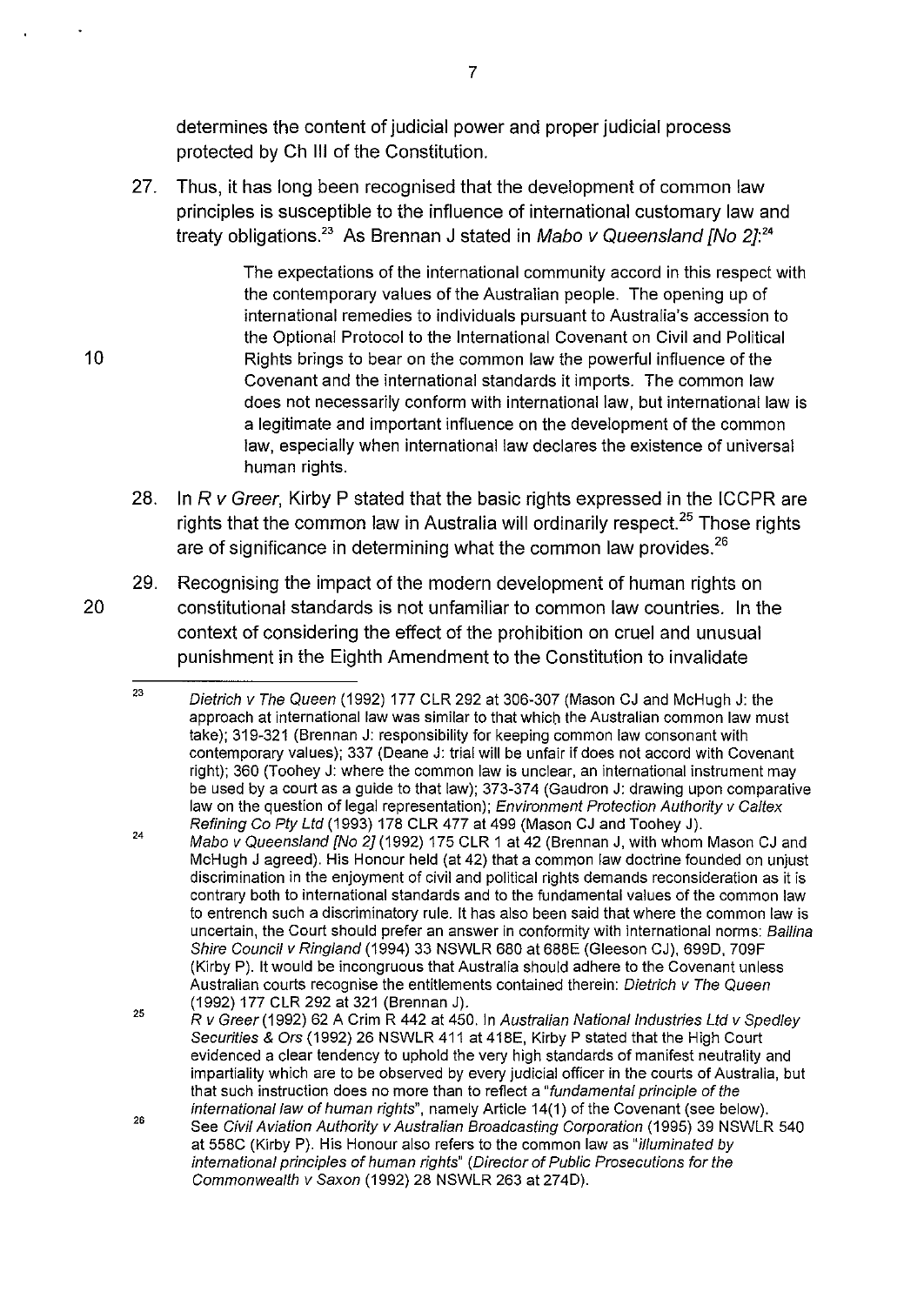legislative provisions requiring the imposition of mandatory minimum sentences that are grossly disproportionate to the gravity of the conduct, the United Supreme Court has had regard to international human rights standards:

> The judgments of other nations and the international community are not dispositive as to the meaning of the Eighth Amendment. But '[t]he climate of international opinion concerning the acceptability of a particular punishment' is also 'not irrelevant'.<sup>27</sup>

30. Similarly, in Miller v Alabama, Kagan J delivering the opinion of the Court 10 held:  $2^8$ 

> The Eighth Amendment's prohibition of cruel and unusual punishment 'guarantees individuals the right not to be subjected to excessive sanctions'. ... That right, we have explained, "flows from the basic 'precept of justice that punishment for crime should be graduated and proportioned"' to both the offender and the offense. ... As we noted the last time we considered life-without-parole sentences imposed on juveniles, "[t]he concept of proportionality is central to the Eighth Amendment." ... And we view that concept less through a historical prism than according to "the evolving standards of decency that mark the progress of a maturing society".

31. The sentencing exercise prescribed by s 2368(3) (in its application to offences committed under s 233C) of the Migration Act raises issues relating to human rights in relation to which Australia, as a result of ratifying a number of international human rights treaties (including the ICCPR) has assumed obligations to "respect and to ensure" to all individuals within its territory and subject to its jurisdiction (article 2(1) of the ICCPR). In this regard, consistently with the submissions earlier made, it is accepted that ratification of an international treaty does not per se translate directly into municipal law. Rather the point is that, the ensuing international obligations may influence 30 the common law.

#### (c) **Consideration of relevant human rights in international jurisprudence**

32. International human rights principles encompass the prohibition of arbitrary detention, and of cruel, inhuman or degrading treatment or punishment, as well as the guarantee of fair hearing. These principles are concerned both

8

<sup>27</sup>  28 Graham v Florida 560 US \_ (2010); 130 S.Ct. 2011 at 2033, 2034 (2010) (citations omitted) (Kennedy J, in a joint judgment with Stevens, Ginsburg, Breyer and Sotomayor JJ, Roberts CJ concurring). In that case, the Supreme Court held that the Eighth Amendment prohibits the imposition of a sentence of life imprisonment without parole on a juvenile who did not commit a homicide.

Miller v Alabama 567 US \_\_ (2012) at 6; 132 S.Ct. 2455, 183; L.Ed.2d 407 (2012) (citations omitted) (Kagan J, in a joint judgment with Kennedy, Ginsburg, Breyer and Sotomayor JJ). The Court held that the Eighth Amendment prohibits the imposition of a mandatory sentence of life imprisonment without parole (for any offence); cf. Graham v Florida 560 US \_ (2010); 130 S.Ct. 2011.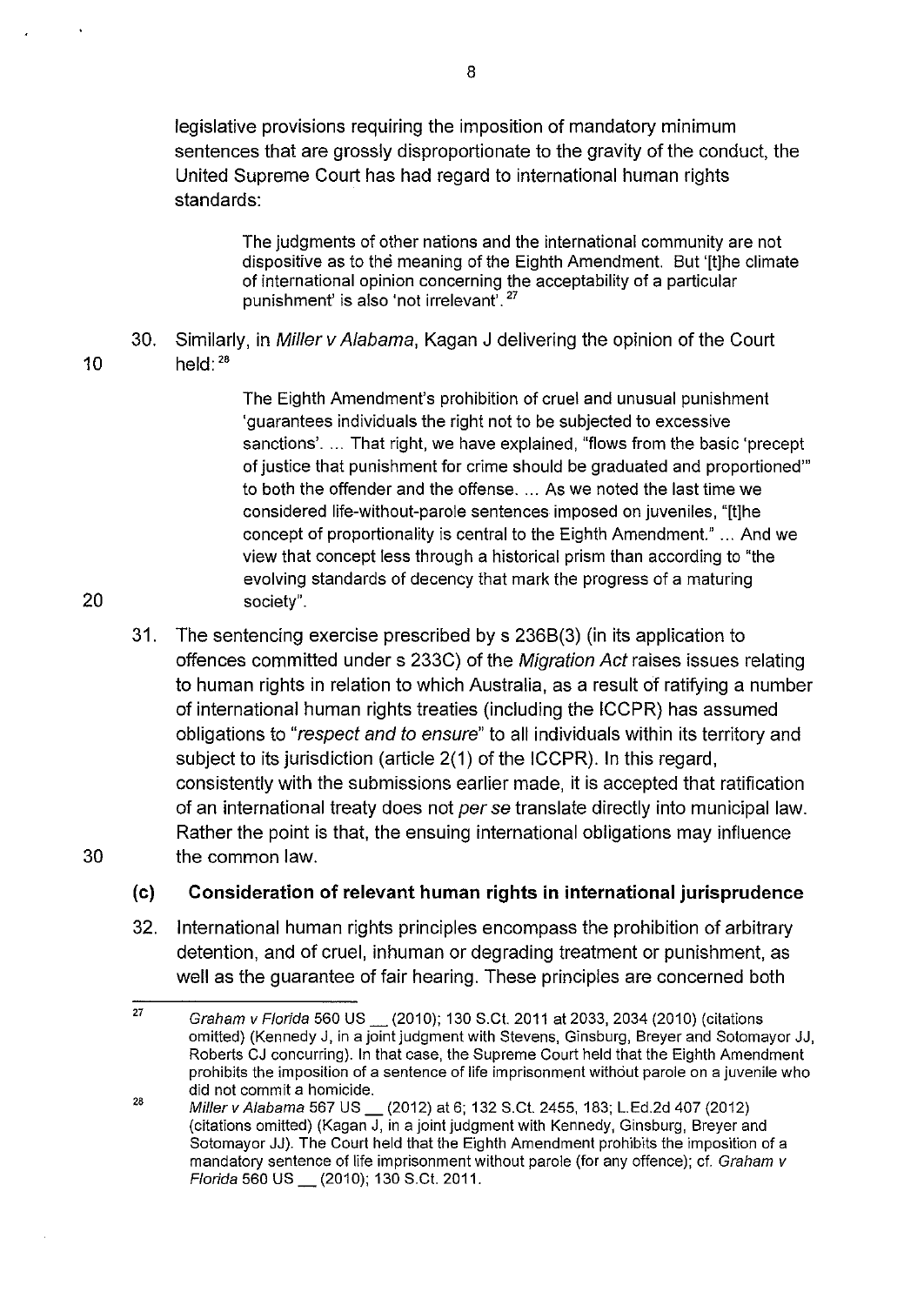with the appropriate body to determine sentence, as well as the (rational or proportionate) correlation of the sentence with the circumstances of the offence and the offender. As the Court below acknowledged, there is symmetry between common law norms inhering in the exercise of judicial power and norms that now characterize international human rights.<sup>29</sup> The application of those norms by foreign and international bodies suggests that the imposition of a mandatory minimum sentence is inconsistent with the principles that safeguard the rule of law.

# **(i) Prohibition of cruel, inhuman or degrading treatment or punishment**

10 33. The assessment of proportionality in sentencing is informed by consideration of the prohibition in article 7 of the ICCPR, namely that:

> No one shall be subjected to torture or to cruel, inhuman or degrading treatment or punishment. *<sup>30</sup>*

34. A review of international authority reveals that a mandatory sentence has the inherent potential to be "grossly disproportionate" to the gravity of the crime at the moment of its imposition where it does not permit the sentencing judge to consider mitigating factors indicating a significantly lower level of culpability on the part of the defendant (that is, those factors are disregarded to the extent that they might reduce the level of culpability below the statutory 20 minimum). This was considered recently by the European Court of Human Rights in Vinter & Ors v United Kingdom [2012] ECHR 61 in the context of article 3 of the 1950 Convention for the Protection of Human Rights and Fundamental Freedoms **(European Convention)<sup>31</sup>**which prohibits inhuman or degrading punishment (the equivalent of article 7 of the ICCPR) "or equivalent constitutional norms" to article 3.<sup>32</sup>

<sup>29</sup>  30 Karim v R [2013] NSWCCA 23 at [119] (per Allsop P) [AB 77].

In R v Boyd (1995) 81 A Grim R 260, in determining the question of severity of sentence, Gleeson CJ considered (at 260-269) that, while the prohibition of cruel and unusual punishment was to be found in the Bill of Rights 1688 (UK), which was in force in New South Wales as a result of the Imperial Acts Application Act 1969 (NSW), if the punishment in question were cruel and unusual, then the appellant would be entitled to succeed on ordinary principles, without resort to the Bill of Rights.

<sup>31</sup>  32 Convention for the Protection of Human Rights and Fundamental Freedoms, commonly referred to as the European Convention on Human Rights, opened for signature by the member States of the Council of Europe 4 November 1950, entered into force 3 September 1953.

Vinter & Ors v United Kingdom [2012] ECHR 61 (17 January 2012). The Criminal Justice Act 2003 (UK) directed the trial judge to determine the minimum non-parole term for a prisoner receiving a life sentence. Schedule 21 contained three different 'starting points' based on characteristics of the offence that could be increased or decreased based on the presence of aggravating or mitigating factors. This was an appeal from three people who had been given 'whole of life' terms, meaning that they could not be released from prison, other than at the discretion of the Home Secretary on compassionate grounds (such as terminal illness or serious disability) (at 2 [8]). In the circumstances of the instant case, the imposition of a mandatory life sentence without the possibility of parole was found not to violate Article 3 of the European Convention. It was held that the sentences were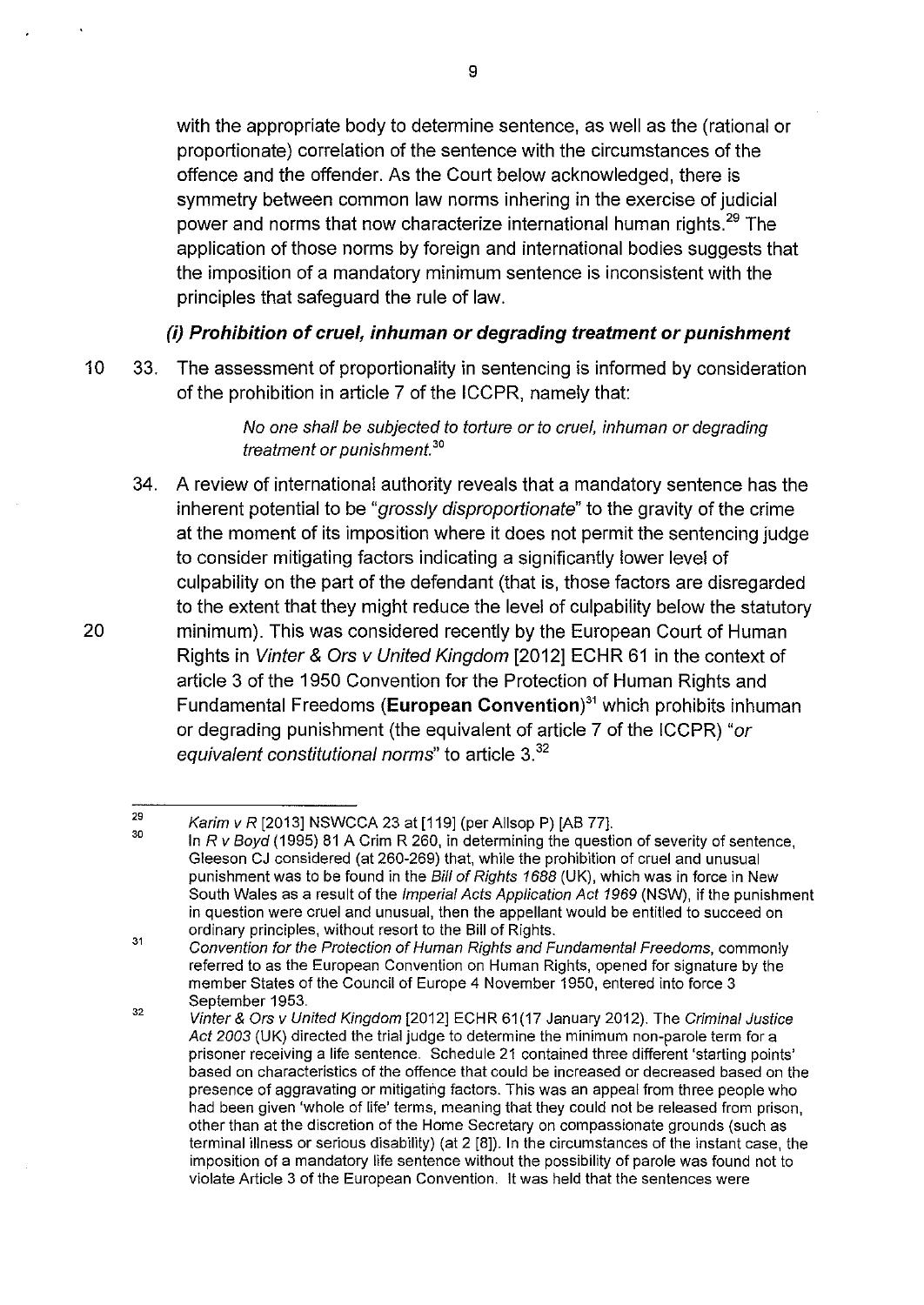35. The European Court of Human Rights noted that "gross disproportionality" is a widely accepted and applied test for determining when a sentence will amount to inhuman or degrading punishment (or equivalent constitutional norms).<sup>33</sup> The same formulation has been used in Canada, South Africa, the United States and other common law countries.<sup>34</sup> While it will only be on rare occasions that the test will be met,  $35$  the Court indicated that:

> The vice of any mandatory sentence is that it deprives the defendant of any possibility to put any mitigating factors or special circumstances before the sentencing court.<sup>36</sup>

10 36. The Court considered that a mandatory sentence of life imprisonment without the possibility of parole is not per se incompatible with the European Convention.37 Rather, such a sentence is:

> ... much more likely to be grossly disproportionate than any of the other types of life sentences, especially if it required the sentencing court to disregard mitigating factors which are generally understood as indicating a significantly lower level of culpability on the part of the defendant.

37. Notwithstanding that, in the present case, we are not concerned with a mandatory sentence of life imprisonment, the point remains that the

effectively discretionary (rather than mandatory) life sentences and it could not be said (nor was it submitted by the applicants) that the sentences were grossly disproportionate to the gravity of their crimes (at 29 [94] and 30 [95]).

- 33 The European Court of Human Rights surveyed the relevant international and comparative law at [55]-[73].
- 34 35 The test of "gross disproportionality" is applied by the Supreme Court of Canada (in application of s 12 of the Canadian Charter of Rights and Freedoms, which provides that everyone has the right not to be subjected to cruel and unusual treatment or punishment): see, for example, R v Smith (Edward Dewey) [1987] 1 SCR 1045 (a mandatory minimum sentence of 7 years imprisonment for a narcotics offence was found to be grossly disproportionate); R v Latimer [2001] 1 SCR 3 (a mandatory minimum sentence of life imprisonment without eligibility for parole for 10 years for murder was not considered grossly disproportionate). See also the Constitutional Court of South Africa in, for example, Dodo v The State 2001 (3) SA 382 (5 April 2001) (Ackerman J) (statutory provision which required High Court to impose life sentence for murder in certain aggravated circumstances unless "substantial and compelling circumstances" existed did not infringe the separation of powers principle). The US Supreme Court has followed a similar approach in consideration of the Eighth Amendment (prohibiting cruel and inhuman punishment) in, for example, Harmelin v Michigan 501 US 957 (1991) (imposition of mandatory term of life in prison without possibility of parole for cocaine possession was not unconstitutional); Solem  $v$  Helm 463 US 277 (1983) (mandatory life sentence without the possibility of parole for a seventh non-violent felony, viz. knowingly passing a bad cheque for \$100, amounted to cruel and unusual punishment). The principle has been applied by the High Court of Namibia, for example: S v Vries [1996] NAHC 20 (A mandatory minimum sentence of 3 years imprisonment for a second or subsequent conviction for theft of a goat was "disturbingly inappropriate" where in the particular circumstances a sentence of 6 months was appropriate (and which circumstances did not, in any event, warrant a sentence in excess of 9 months), and where such disparity was "likely to arise commonly". The provision was read down; that is, declared to be of no force and effect in relation to a particular class of cases.).
- 36 Vinter & Ors v United Kingdom [2012] ECHR 61 (17 January 2012) at [88]-[89].
- 37 Vinter & Ors v United Kingdom [2012] ECHR 61 (17 January 2012) at [93].
- Vinter& Ors v United Kingdom [2012] ECHR 61(17 January 2012) at [93].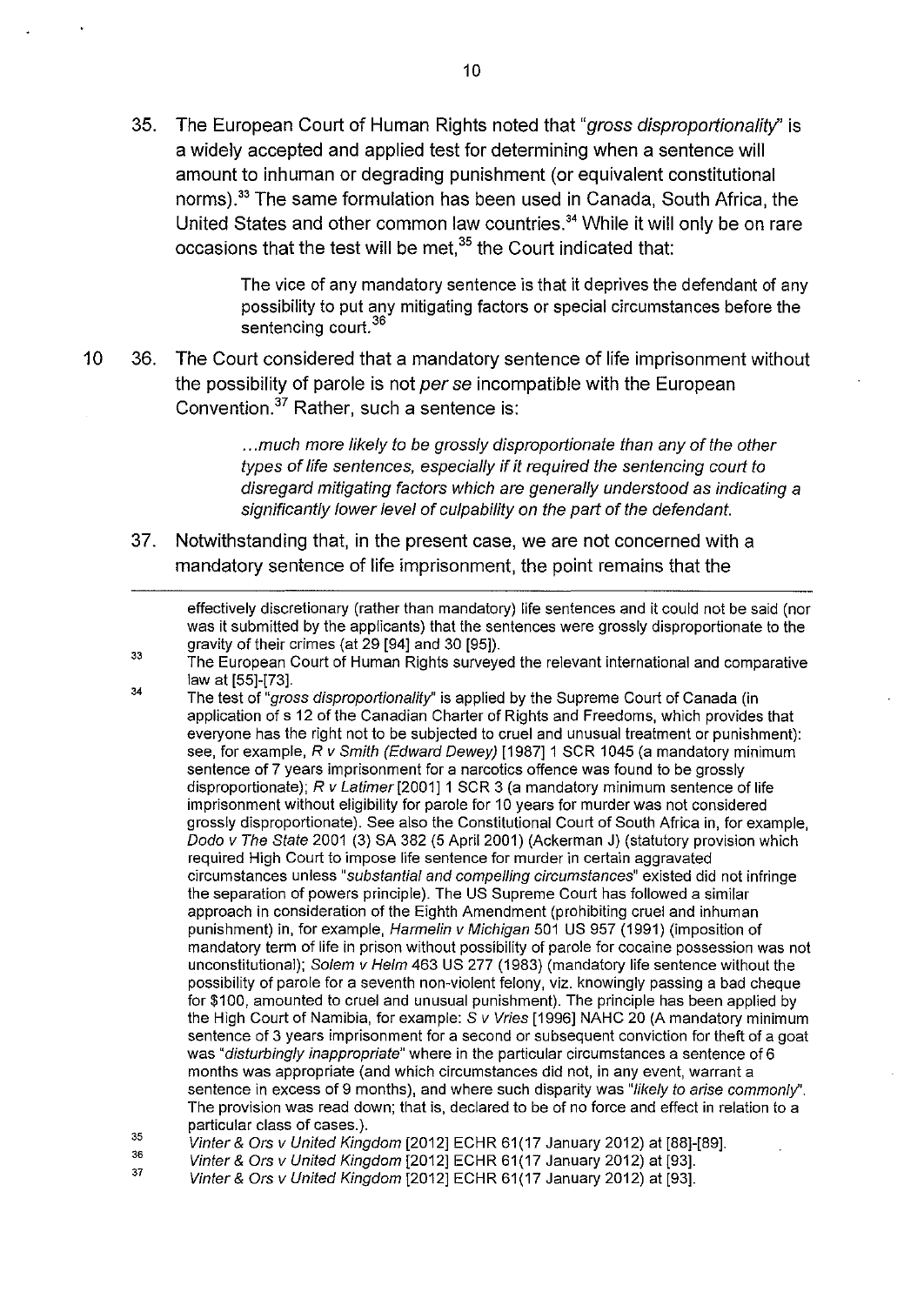imposition of a mandatory minimum sentence offends the norm or right protected in article 7 of the ICCPR to the extent that such a law deprives the defendant of the opportunity to put (and deprives the sentencing judge of the power to give proper effect to) mitigating circumstances of the offence and the offender which might otherwise reduce the sentence of imprisonment or non-parole period below the statutory minimum, or perhaps have led to the imposition of a non-custodial sentence.

- 38. Courts applying the statutory or constitutional equivalents to article 7 of the ICCPR have held a mandatory minimum sentence of seven years for 10 harcotics offences.<sup>38</sup> and 3 years for a first time firearms offence, to be grossly disproportionate constituting cruel and inhuman punishment, and otherwise an arbitrary deprivation of life (contrary to statutory equivalents of article 9(1) of the ICCPR, see further below).<sup>39</sup>
	- 39. In  $R$  v Smith, the Supreme Court of Canada struck down  $s$  5(2) of the Narcotic Control Act which provided for a mandatory minimum sentence of seven years imprisonment for the importation of narcotic drugs.<sup>40</sup> The case was decided on the basis of the application of s 12 of the Canadian Charter of Rights and Freedoms (the right not to be subjected to any cruel and unusual treatment or punishment).
- 20 40. The majority considered that a mandatory minimum sentence could contravene s 12 of the Charter where there was disproportionality between

<sup>38</sup>  39 R v Smith (Edward Dewey) [1987]1 SCR 1045 (a mandatory minimum sentence of 7 years imprisonment for a narcotics offence was found to be grossly disproportionate).

<sup>40</sup>  Section 12 Canadian Charter of Rights and Freedoms: Provisions of the Criminal Code of Canada have been found to be invalid, including  $s$  95(2)(a)(i) (which provided for a three year minimum sentence in the case of a first offence for possession of a loaded prohibited firearm or restricted firearm):  $R$  v Smickle [2012] ONSC 602 (the trial judge found that the defendant found a gun in his cousin's apartment and was 'showing off by taking a photograph using his laptop of himself holding the gun 'for the benefit of his friends on Face book' when a raid of the apartment was conducted by police). This judgment was followed in *R v TAP* [2013] ONSC 797, which involved an offence against the same provision of the code (the mandatory minimum was not imposed; the court imposed a sentence of 90 days imprisonment, to be served intermittently on weekends, followed by three years of probation, including a strong element of community service). An appeal against  $R$  v Smickle has been heard by the Court of Appeal for Ontario. Judgment is reserved. Section 99(2)(a) of the Criminal Code (which provided for a three year minimum sentence for weapons trafficking in the case of a first offence) has also been held to be invalid: R v Lewis [2012] ONCJ 413 (the trafficking charge involved an offer by the defendant to sell a gun to an undercover police detective when he did not have a gun to sell). Eighth Amendment to the US Constitution: The principle of proportionality has also been held to be available in the United States in the context of sentences for a term of years: See Harmelin v Michigan 501 US 956 (1991) at 998. However, outside the context of capital punishment cases, successful challenges in the United States based on proportionality are exceedingly rare: See Harmelin v Michigan 501 US 957 (1991) at 1001, citing Solem v Helm 463 US 277 (1983) at 289-90 and Rummel v Estelle 445 US 263 (1980) at 272.

 $R$  v Smith [1987] 1 SCR 1045 (Dickson CJ and Lamer J, with whom Wilson, Le Dain and La Forest JJ agreed). This decision has been reaffirmed in a unanimous judgment of the Supreme Court in R v Ferguson [2008] 1 SCR 96.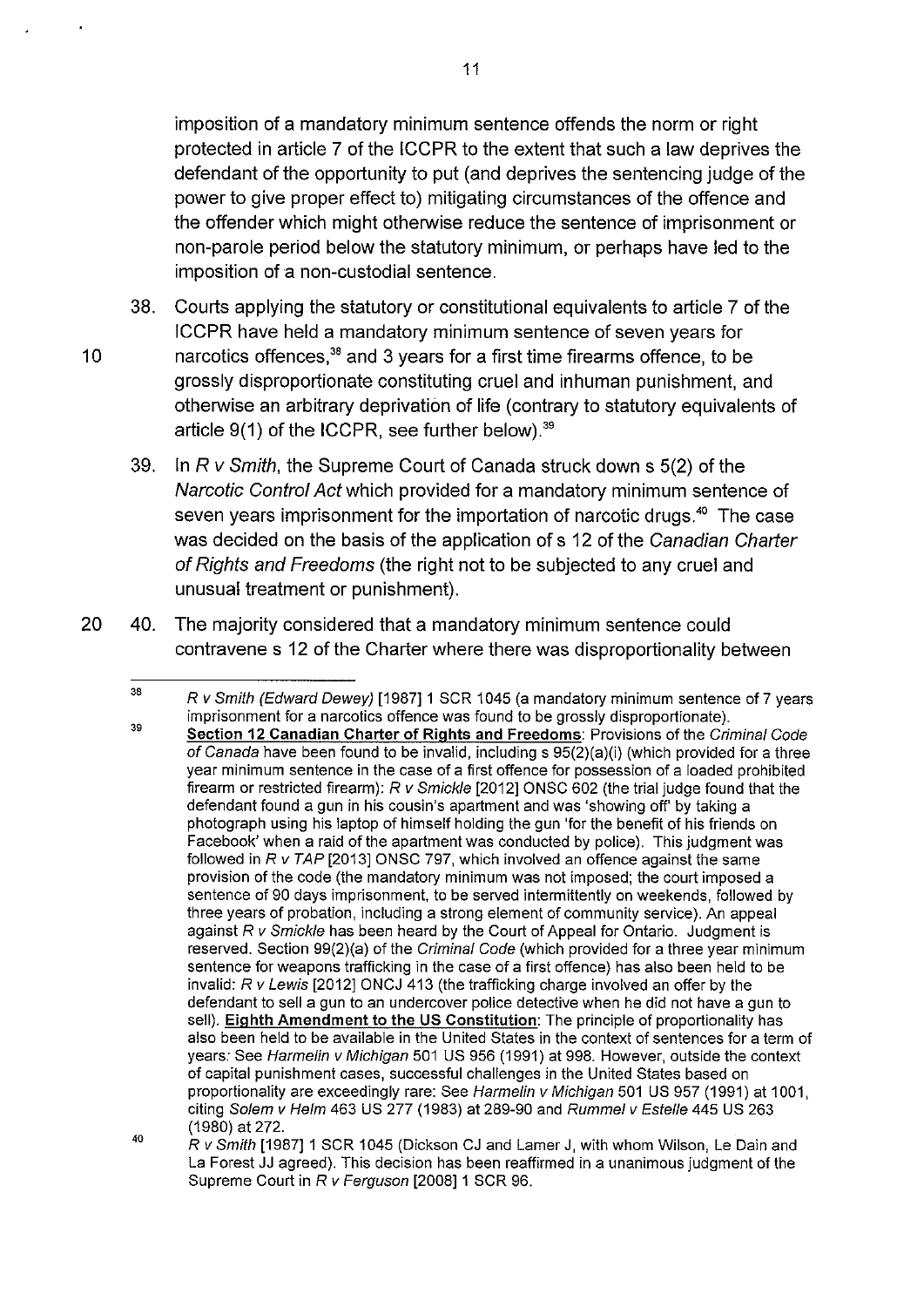the mandatory sentence and the gravity of the range of conduct described by the offence. Dickson and Lamer J considered that the phrase "cruel and unusual" was a "compendious expression of a norm",<sup>41</sup> which encompassed the notion of the arbitrary imposition of a sentence.<sup>42</sup> It was held that s  $5(1)$  of the Narcotic Control Act cast a 'wide net' in that it covered numerous substances of varying degrees of dangerousness, and totally disregarded the quantity of the drug imported, the purpose for which it was imported and whether or not the offender had any prior convictions. $43$  As such, it was "inevitable that, in some cases, a verdict of guilt will lead to the imposition of 10 a term of imprisonment which will be grossly disproportionate".<sup>44</sup> Their Honours continued: "This is what offends s 12, the certainty, not just the potential." That is to say, while it is possible that a proportionate sentence may be imposed in the individual case, a sentencing regime that mandates a minimum sentence in relation to a broad range of conduct may lead to disproportionate outcomes. That result is envisaged by the regime itself.

41. The Constitutional Court of South Africa in S v Dodo considered the validity of a law that provided for imprisonment for life for particular offences unless the court was satisfied that "substantial and compelling circumstances" existed.<sup>45</sup> Justice Ackermann (delivering the judgment of the court) had 20 regard to the guarantees of fundamental rights in the South African Constitution,<sup>46</sup> and also to the principle of the separation of powers and the requirements of the rule of law. On that basis, the court held that, while both the legislature and the executive have a legitimate interest, role and duty, in regard to the imposition and subsequent administration of penal sentences, the concomitant authority of the other branches of government in the field of sentencing must not infringe the authority of the courts. $47$  In that regard:

> In the field of sentencing ... it can be stated as a matter of principle, that the legislature ought not to oblige the judiciary to impose a punishment which is wholly lacking in proportionality to the crime. This would be inimical to the rule of law and the constitutional state. It would a fortiori be

30

41

R v Smith [1987] 1 SCR 1045 at 1067, citing the Court's decision in Miller and Cockriell v The Queen [1977] 2 SCR 680. See also S v Dodo 2001 (3) SA 382 (CC) at [35].

<sup>42</sup>  R v Smith [1987] 1 SCR 1045 at 1068 (& 1074), citing Professor Tarnopolsky, 'Just Deserts or Cruel and Unusual Treatment or Punishment? Where Do We Look for Guidance?' (1978) 10 Ottowa Law Review 1 at 32-33.

<sup>43</sup>  44 R v Smith [1987] 1 SCR 1045 at 1078 (Dickson CJ and Lamer J).

<sup>45</sup>  R v Smith [1987]1 SCR 1045 at 1078 (Dickson CJ and Lamer J).

S v Dodo 2001 (3) SA 382 (CC).

<sup>46</sup>  The rights considered relevant to this analysis were the right not to be treated or punished in a cruel, inhuman or degrading way (s 12(1)(e) of the Constitution); the right to a fair trial (s 35(3)); and the right not to be deprived of freedom arbitrarily or without just cause  $(s 12(1)(a))$ : S v Dodo 2001 (3) SA 382 (CC) at [26] and footnote 30. These rights are the equivalent of articles 7, 9 and 14 of the ICCPR.

<sup>47</sup>  S v Dodo 2001 (3) SA 382 (CC) at [33.2], [33.3].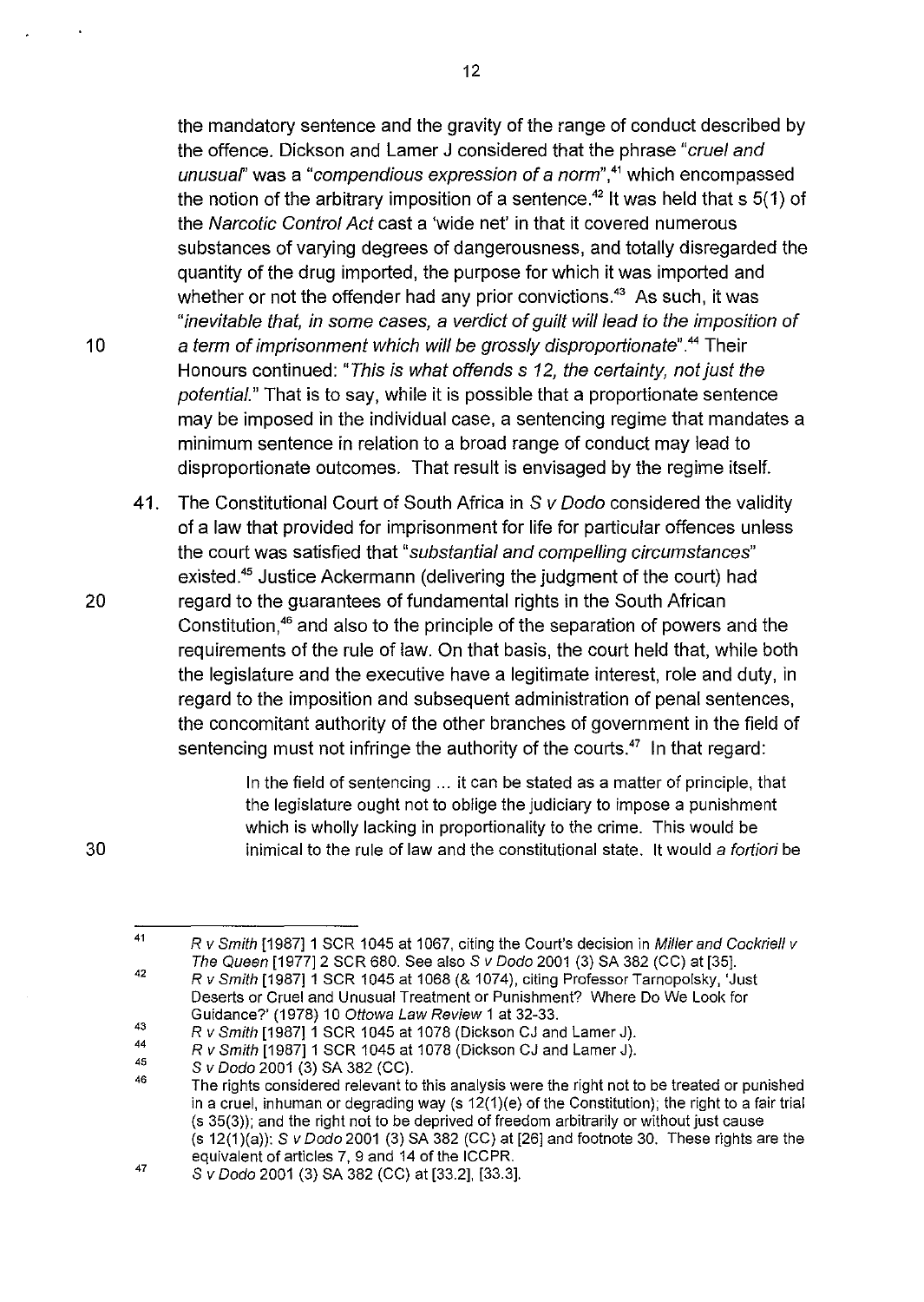so if the legislature obliged the judiciary to pass a sentence which was inconsistent with the Constitution and in particular with the Bill of Rights.<sup>48</sup>

# 42. The court held that "the concept of proportionality goes to the heart of the inquiry as to whether punishment is cruel, inhuman or degrading":*<sup>49</sup>*

To attempt to justify any period of penal incarceration, let alone imprisonment for life as in the present case, without inquiring into the proportionality between the offence and the period of imprisonment, is to ignore, if not to deny, that which lies at the very heart of human dignity. Human beings are not commodities to which a price can be attached; they are creatures with inherent and infinite worth; they ought to be treated as ends in themselves, never merely as means to an end. Where the length of a sentence, which has been imposed because of its general deterrent effect on others, bears no relation to the gravity of the offence ... the offender is being used essentially as a means to another end and the offender's dignity assailed.<sup>50</sup>

- 43. Even in the absence of 'gross disproportionality', the European Court of Human Rights in Vinter & Ors v United Kingdom considered that an issue will arise for the purpose of the prohibition of cruel, inhuman or degrading punishment, if it can be shown that: (i) the applicant's continued sentence 20 can no longer be justified on any penological ground; and (ii) the sentence is irreducible de facto and de *iure*.<sup>51</sup>
	- 44. Consequently, notwithstanding the Court's assessment of 'gross disproportionality' on a case-by-case basis, the Court indicated that the article 3 prohibition may nevertheless be contravened where the sentence cannot be justified and that sentence is irreducible. In any event, the assessment of proportionality in the context of the article 3 prohibition related exclusively to the impact upon the offender, $52$  such as to warrant cruel or inhuman punishment. It does not limit the assessment of proportionality in

<sup>48</sup>  49 S v Dodo 2001 (3) SA 382 (CC) at [26].

<sup>50</sup>  S v Dodo 2001 (3) SA 382 (CC) at [36].

S v Dodo 2001 (3) SA 382 (CC) at [38].

<sup>51</sup>  Vinter & Ors v United Kingdom [2012] ECHR 61(17 January 2012) at [93]. This approach is followed in the United Kingdom: see, for example, R (Wellington) v Secretary of State for the Home Department [2009]1 AC 335 (House of Lords) (a mandatory life sentence without possibility of parole was de jure reducible where the governor had the power to pardon a prisoner or commute the sentence to one of imprisonment with the possibility of parole).

<sup>52</sup>  See the Joint Partly Dissenting Opinion of Judges Garlicki, David Thor Bjorgvinsson and Nicolaou in Vinter & Ors v United Kingdom [2012] ECHR 61, who held that there was a "procedural infringement" by reason of the absence of some mechanism that would remove the hopelessness inherent in a sentence of life imprisonment from which, independently of the circumstances, there is no possibility whatsoever of release while the prisoner is still well enough to have any sort of life outside of prison. While this assessment focuses on the impact on the offender, as warranted by consideration of violation of article 3 of the European Convention, their Honours suggested a systemic violation of the provision (at the point of imposition of the sentence) where the individual circumstances of the offender bear no relevance to continuity of punishment.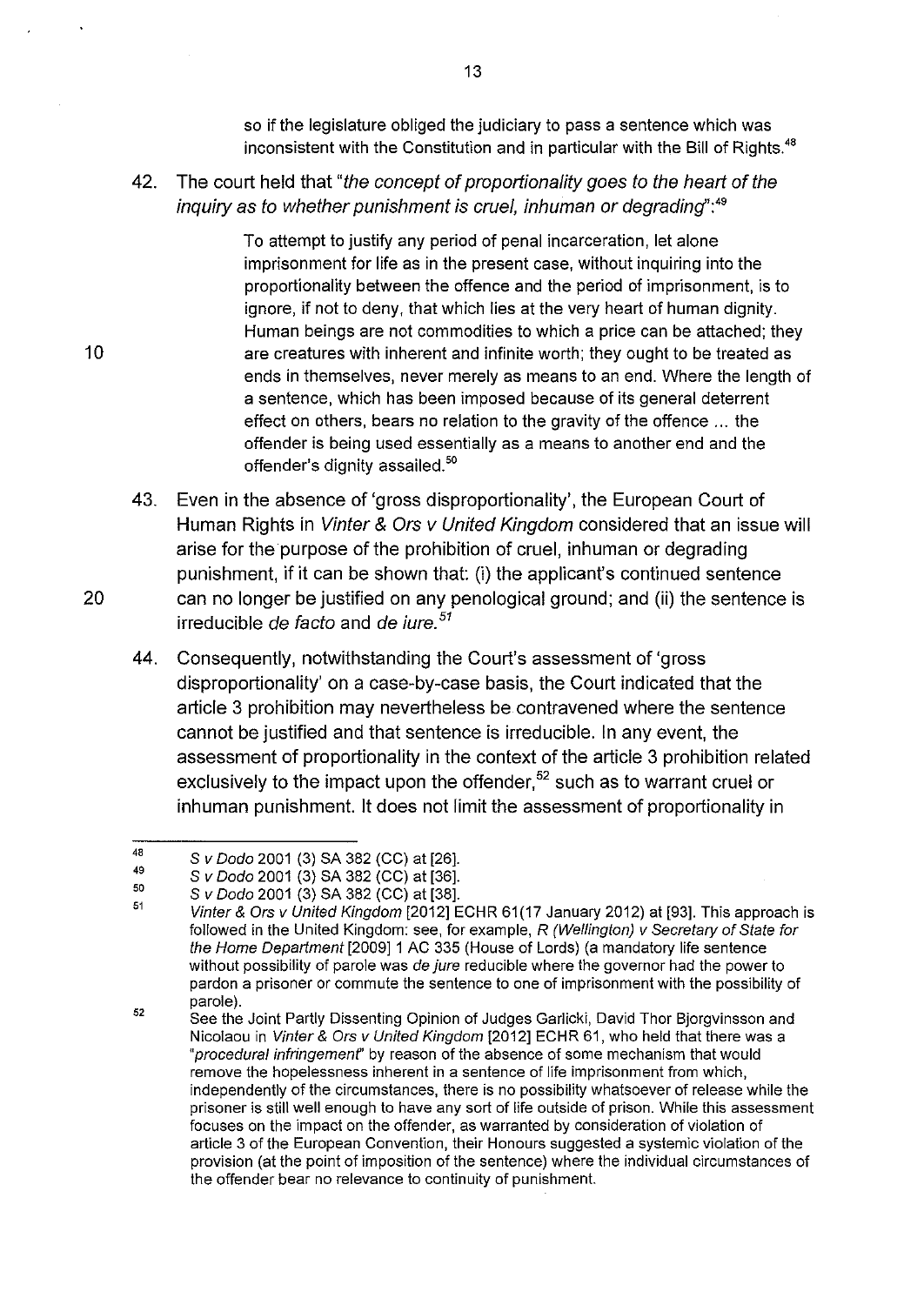other cases referred to above, or in the context of other international human rights, which are considered below.

#### **(ii) Prohibition of arbitrary detention**

45. The assessment of proportionality is also informed by the right enshrined in article 9(1) of the ICCPR, which provides that:

> Everyone has the right to liberty and security of person. No one shall be subjected to arbitrary arrest or detention. No one shall be deprived of his liberty except on such grounds and in accordance with such procedure as are established by law.

- 10 46. The core notion in article 9(1) is that of the arbitrary deprivation of liberty. The United Nations Human Rights Committee has taken the view that the 'arbitrariness' is not to be equated with 'against the law'; it must be interpreted more broadly to include such elements as inappropriateness, injustice and lack of predictability. $53$  This Court has affirmed this interpretation,<sup>54</sup> and has also accepted the operation of the judicial process as a necessary safeguard against arbitrary outcomes.<sup>55</sup>
- 47. This is where the notion of proportionality is critical. Thus, in terms of the exercise of judicial discretion, where there is no rational or proportionate correlation between the deprivation of liberty (in the present case, in terms of 20 the imposition of a custodial sentence) and the circumstances of the offence and the offender (relevantly by virtue of the fact that no such assessment is permitted by the statutory sentencing regime in relation to the minimum sentence and non-parole.period), it can be said that the deprivation of liberty is arbitrary. This is to be distinguished from the imposition of a mandatory maximum penalty, where the court will never be directed to negate or diminish an offender's liberty where the court does not see it as warranted (that is, as rational or proportionate to the offence committed). The right to liberty and security of person is well known to the common law, having been described as "the most elementary and important of all common law rights" . 56
- 30 48. Moreover, the deprivation may be characterised as arbitrary at the point of the statutory imposition of the minimum sentence. In other words, the question of proportionality or 'arbitrariness' need not be assessed on a caseby-case basis in terms of the severity of the particular sentence imposed, but can in this context be determined a priori.<sup>57</sup>

55 Re Nolan; Ex parte Young (1991) 172 CLR 460 at 496-497 (Gaudron J).

<sup>53</sup>  Val Alphen v The Netherlands, UN Doc CCPRIC1391DI30511988 (1990) at [5.8]; A v Australia, UN Doc CCPRICI591DI56011993 (1997) at [9.2].

<sup>54</sup>  Mabo v Queensland (1988) 166 CLR 186 at 217 (Brennan, Toohey and Gaudron JJ)

<sup>56</sup>  Trobridge v Hardy (1955) 94 CLR 147 at 152 (Fullagar J).

<sup>57</sup>  R v Ferguson [2008]1 SCR 96 at [73]-[74], where the Supreme Court of Canada eschewed a case-by-case approach and held that, if a law providing for a mandatory minimum sentence is found to violate the Charter, it should be declared inconsistent with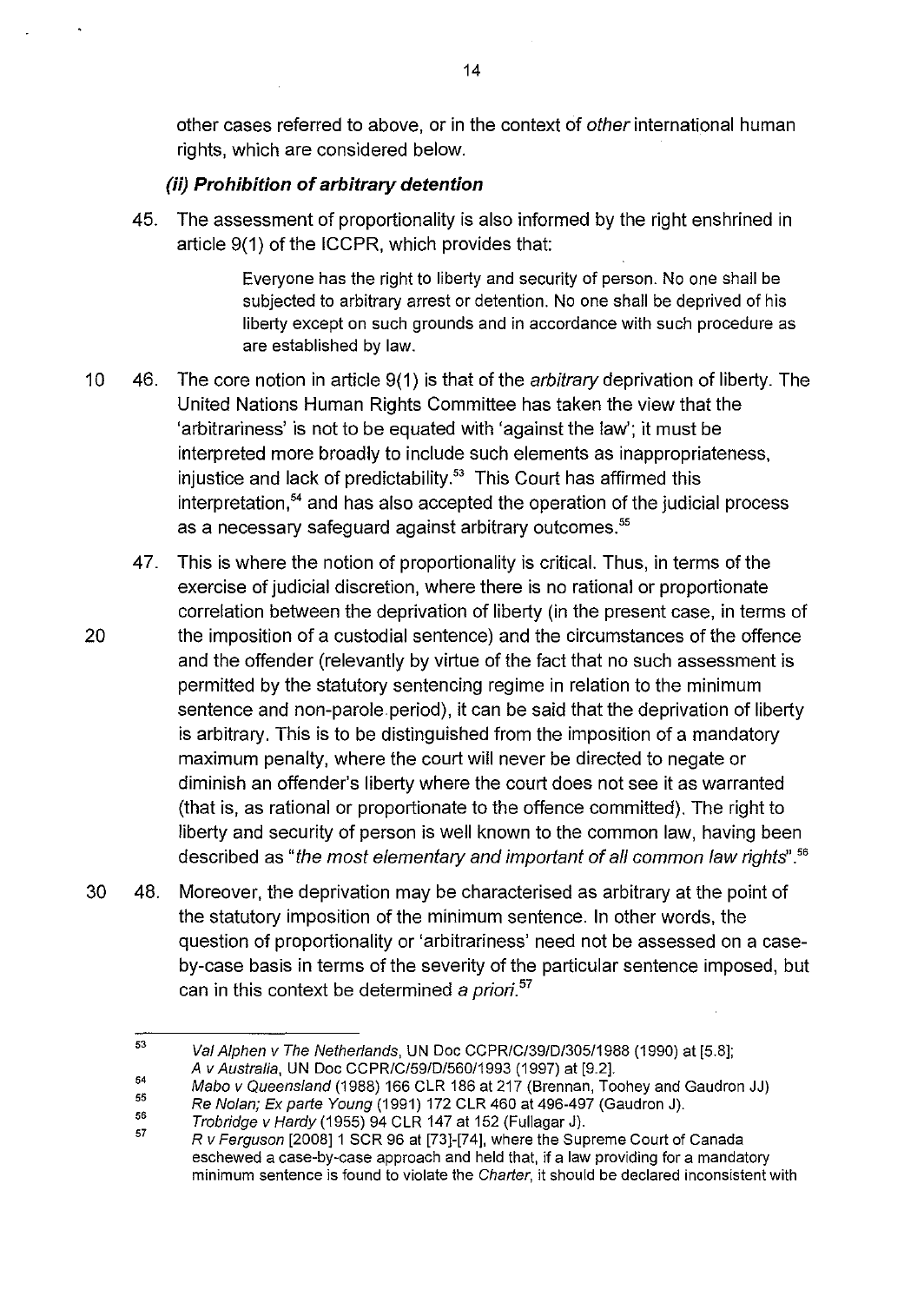#### **(iii) Guarantee of a fair hearing and equality before the law**

49. The assessment of equal justice and the characterisation of the court as "*independent and impartial*" is informed by the stipulation in article 14(1) of the ICCPR, that:

> All persons shall be equal before the courts and tribunals. In the determination of any criminal charge against him, or of his rights and obligations in a suit at law, everyone shall be entitled to a fair and public hearing by a competent, independent and impartial tribunal established by law.

10 50. In providing its general comment on article 14, the United Nations Human Rights Committee stated that:<sup>58</sup>

> The right to equality before the courts and tribunals and to a fair trial is a key element of human rights protection and serves as a procedural means to safeguarding the rule of law.

51. The right to equality before the law and a fair trial is enshrined in many international human rights instruments,<sup>59</sup> and is essential to the maintenance of a free and democratic society based on the rule of law.<sup>60</sup> For example, article 2.02 of the Universal Declaration on the Independence of Justice (cited inter alia by Gleeson CJ in Norlhern Aboriginal Legal Aid Service Inc v 20 Bradley<sup>61</sup> states that:

> Judges individually shall be free, and it shall be their duty, to decide matters before them impartially, in accordance with their assessment of the facts and their understanding of the law without any restrictions, influences, inducements, pressures, threats or interferences, direct or indirect, from any quarter or for any reason.

52. It has been held that this human right requires both a rational or proportionate correlation between the sentence and the circumstances of the offence and offender:

the Charter and hence of no force and effect under s 52 of the Constitution Act, 1982. However, in the instant case, the mandatory minimum sentence was found not to constitute cruel and unusual punishment.

- 58 United Nations Human Rights Committee, General Comment No. 32, CCPR/C/GC/32 (23 August 2007), para 2.
- 59 For example, article 10 of the 1948 Universal Declaration of Human Rights (UN Doc. Al811) provides: "Everyone is entitled in full equality to a fair and public hearing by an independent and impartial tribunal, in the determination of his rights and obligations and of any criminal charge against him." See Johnson v Johnson (2000) 201 CLR 488 at [38]-[39] (Kirby J).

60 Mackin v New Brunswick (Minister of Finance) [2002] 1 SCR 405 at [34]; Reference re Remuneration of Judges of the Provincial Court of Prince Edward Island [1997] 3 SCR 3 at  $[9]$ - $[10]$ .

61 (2004) 218 CLR 146 at [3]. See also Mackin v New Brunswick (Minister of Finance) [2002] 1 SCR 405 at [35].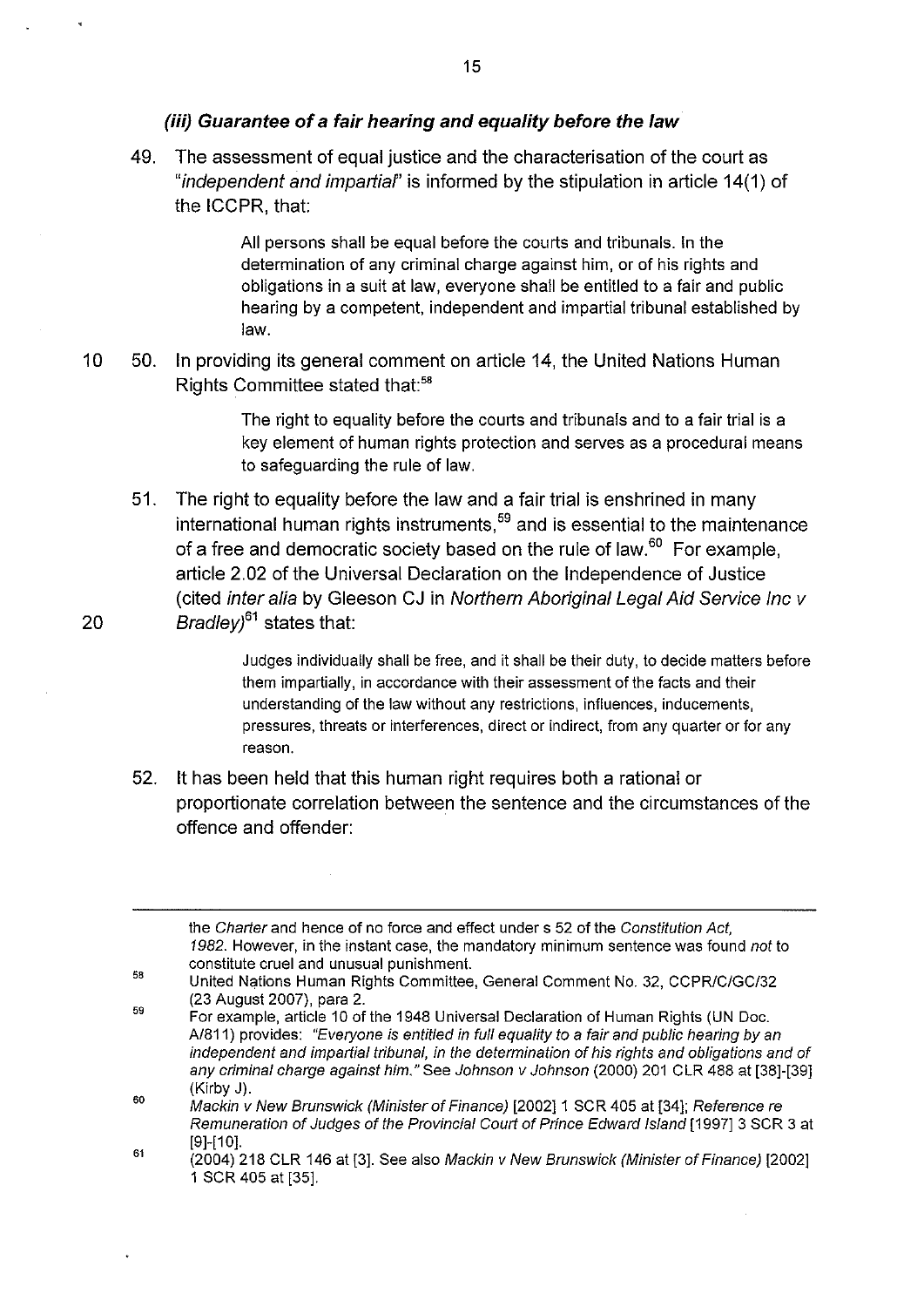- a. so as to provide for equal justice, which requires identity of outcome in cases that are relevantly identical, and a different outcome in cases that are relevantly different; and
- b. so as to ensure that the *judiciary* determines the appropriate custodial sentence in accordance with the requirement of a fair hearing by an independent and impartial tribunal, the sentencing function being a classical exercise of judicial power.
- . 53. Thus, in the context of the discretionary imposition by the Home Secretary of a minimum non-parole period for murder ('the tariff) pursuant to s 29 of the 10 Crime (Sentences) Act 1997 (UK), the House of Lords has held that, notwithstanding that the Constitution of the United Kingdom has "never embraced a rigid doctrine of separation of powers",<sup>62</sup> article 6(1) of the European Convention on Human Rights<sup>63</sup> (the equivalent of article 14(1) of the ICCPR) "requires effective separation between the courts and the executive, and further requires that what can in shorthand be called judicial functions may only be discharged by the courls".*<sup>64</sup>*
- 54. To that end, the House of Lords considered that in fixing the tariff, the Home Secretary "assesses the term of imprisonment which the offender should serve as punishment for his crime". The Court concluded that this was a 20 "classical sentencing function" and could not be performed by the Home Secretary as a member of the executive.<sup>65</sup> Accordingly, s 29 of the Crime (Sentences) Act was held to be incompatible with article 6(1) of the European Convention.<sup>66</sup> Lord Stevn said that:

... it has long been settled in Australia that the power to determine responsibility for a crime, and punishment for its commission, is a function which belongs exclusively to the courts. ... The underlying idea, based on the rule of law, is a characteristic feature of democracies. It is the context in which article  $6(1)$  of the ECHR should be construed.<sup>67</sup>

<sup>62</sup>  R (Anderson) v Secretary of State for the Home Department [2003]1 AC 837 at 886 [39] (Lord Steyn).

<sup>63</sup>  Article 6(1) of the European Convention provides that: "In the determination of his civil rights and obligations or of any criminal charge against him, everyone is entitled to a fair and public hearing within a reasonable time by an independent and impartial tribunal established by law."

<sup>64</sup>  R (Anderson) v Secretary of State for the Home Department [2003]1 AC 837 at 886 [40] (Lord Steyn).

<sup>65</sup>  R (Anderson) v Secretary of State for the Home Department [2003] 1 AC 837 at 876E [13] (Lord Bingham). See also at 892C-D [52] (Lord Steyn); 899F [76] and 9000 [78] (Lord Hutton).

<sup>66</sup>  This led to the enactment of Chapter 7 of the Criminal Justice Act 200.3 (UK) and schedules 21 and 22 to that Act, which were the subject of the consideration of the European Court of Human Rights in Vinter & Ors v United Kingdom [2012] ECHR 61 (17 January 2012).

<sup>67</sup>  R (Anderson) v Secretary of State for the Home Department [2003]1 AC 837 at 891C-D [50] (Lord Steyn).